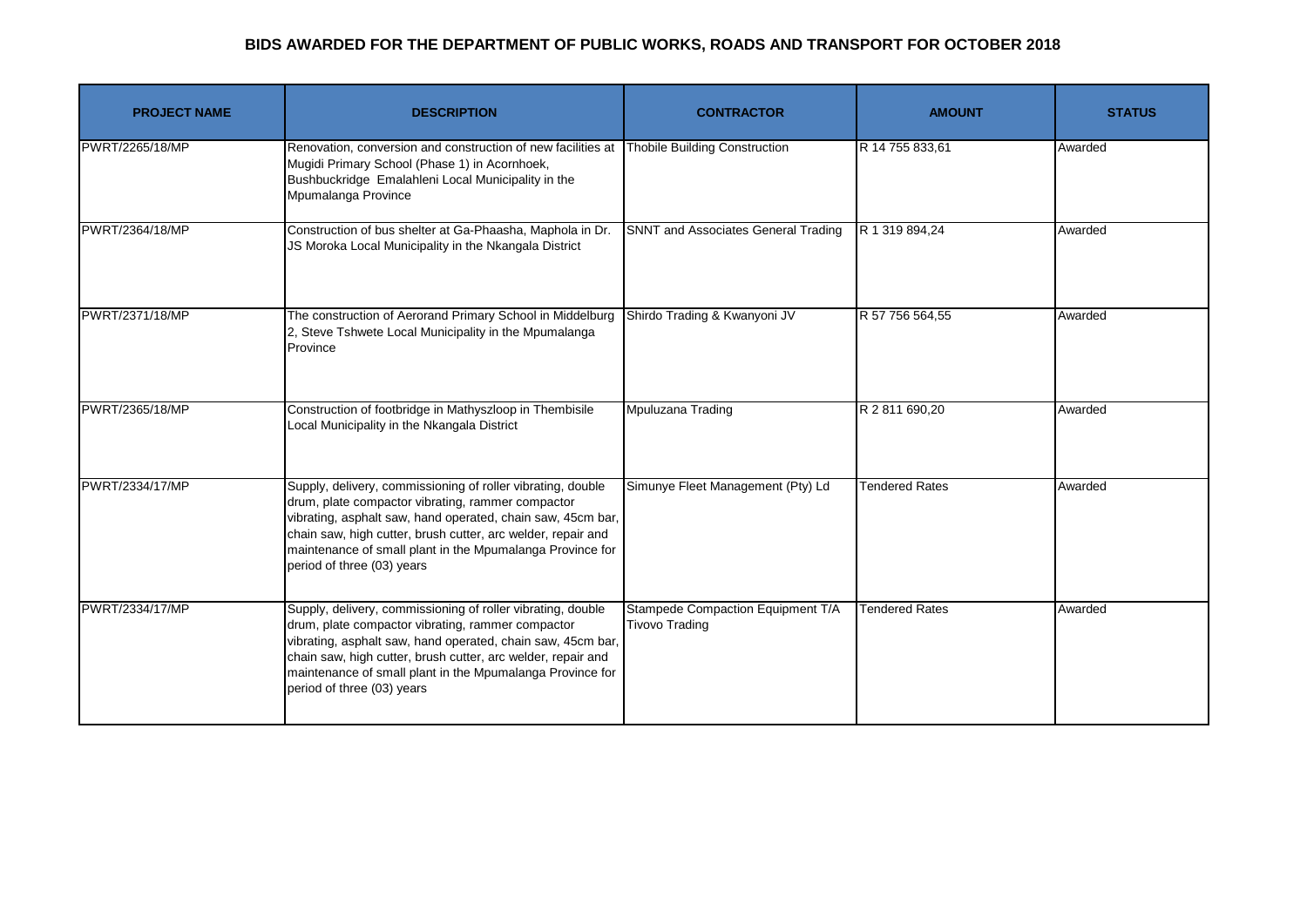| PWRT/2334/17/MP | Supply, delivery, commissioning of roller vibrating, double<br>drum, plate compactor vibrating, rammer compactor<br>vibrating, asphalt saw, hand operated, chain saw, 45cm bar,<br>chain saw, high cutter, brush cutter, arc welder, repair and<br>maintenance of small plant in the Mpumalanga Province for<br>period of three (03) years | Simunye Fleet Management (Pty) Ld                 | <b>Tendered Rates</b> | Awarded |
|-----------------|--------------------------------------------------------------------------------------------------------------------------------------------------------------------------------------------------------------------------------------------------------------------------------------------------------------------------------------------|---------------------------------------------------|-----------------------|---------|
| PWRT/2334/17/MP | Supply, delivery, commissioning of roller vibrating, double<br>drum, plate compactor vibrating, rammer compactor<br>vibrating, asphalt saw, hand operated, chain saw, 45cm bar,<br>chain saw, high cutter, brush cutter, arc welder, repair and<br>maintenance of small plant in the Mpumalanga Province for<br>period of three (03) years | Preray Investments                                | <b>Tendered Rates</b> | Awarded |
| PWRT/2334/17/MP | Supply, delivery, commissioning of roller vibrating, double<br>drum, plate compactor vibrating, rammer compactor<br>vibrating, asphalt saw, hand operated, chain saw, 45cm bar,<br>chain saw, high cutter, brush cutter, arc welder, repair and<br>maintenance of small plant in the Mpumalanga Province for<br>period of three (03) years | <b>Shirley Contractors</b>                        | <b>Tendered Rates</b> | Awarded |
| PWRT/2334/17/MP | Supply, delivery, commissioning of roller vibrating, double<br>drum, plate compactor vibrating, rammer compactor<br>vibrating, asphalt saw, hand operated, chain saw, 45cm bar,<br>chain saw, high cutter, brush cutter, arc welder, repair and<br>maintenance of small plant in the Mpumalanga Province for<br>period of three (03) years | Esinenhlanhla Logistics and Projects<br>(Pty) Ltd | <b>Tendered Rates</b> | Awarded |
| PWRT/2334/17/MP | Supply, delivery, commissioning of roller vibrating, double<br>drum, plate compactor vibrating, rammer compactor<br>vibrating, asphalt saw, hand operated, chain saw, 45cm bar,<br>chain saw, high cutter, brush cutter, arc welder, repair and<br>maintenance of small plant in the Mpumalanga Province for<br>period of three (03) years | LB Ngidi Construction                             | <b>Tendered Rates</b> | Awarded |
| PWRT/2334/17/MP | Supply, delivery, commissioning of roller vibrating, double<br>drum, plate compactor vibrating, rammer compactor<br>vibrating, asphalt saw, hand operated, chain saw, 45cm bar,<br>chain saw, high cutter, brush cutter, arc welder, repair and<br>maintenance of small plant in the Mpumalanga Province for<br>period of three (03) years | Koos Marman Mahlatsi Project                      | <b>Tendered Rates</b> | Awarded |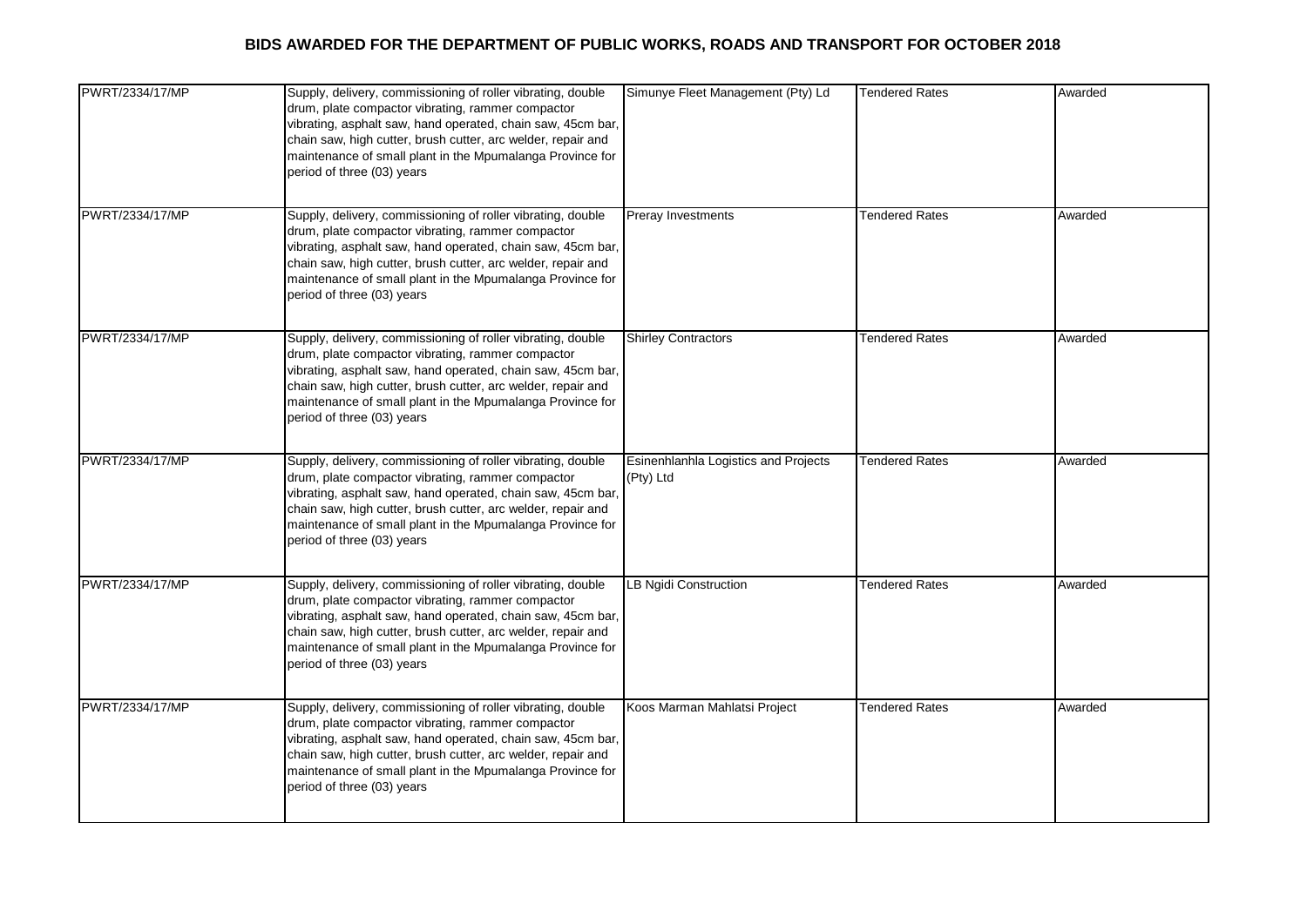| PWRT/2334/17/MP | Supply, delivery, commissioning of roller vibrating, double<br>drum, plate compactor vibrating, rammer compactor<br>vibrating, asphalt saw, hand operated, chain saw, 45cm bar,<br>chain saw, high cutter, brush cutter, arc welder, repair and<br>maintenance of small plant in the Mpumalanga Province for<br>period of three (03) years | Khathiden Civil Construction                          | <b>Tendered Rates</b> | Awarded |
|-----------------|--------------------------------------------------------------------------------------------------------------------------------------------------------------------------------------------------------------------------------------------------------------------------------------------------------------------------------------------|-------------------------------------------------------|-----------------------|---------|
| PWRT/2334/17/MP | Supply, delivery, commissioning of roller vibrating, double<br>drum, plate compactor vibrating, rammer compactor<br>vibrating, asphalt saw, hand operated, chain saw, 45cm bar,<br>chain saw, high cutter, brush cutter, arc welder, repair and<br>maintenance of small plant in the Mpumalanga Province for<br>period of three (03) years | JV Ntuli Transport and Trading                        | <b>Tendered Rates</b> | Awarded |
| PWRT/2334/17/MP | Supply, delivery, commissioning of roller vibrating, double<br>drum, plate compactor vibrating, rammer compactor<br>vibrating, asphalt saw, hand operated, chain saw, 45cm bar,<br>chain saw, high cutter, brush cutter, arc welder, repair and<br>maintenance of small plant in the Mpumalanga Province for<br>period of three (03) years | Khathiden Civil Construction                          | <b>Tendered Rates</b> | Awarded |
| PWRT/2334/17/MP | Supply, delivery, commissioning of roller vibrating, double<br>drum, plate compactor vibrating, rammer compactor<br>vibrating, asphalt saw, hand operated, chain saw, 45cm bar,<br>chain saw, high cutter, brush cutter, arc welder, repair and<br>maintenance of small plant in the Mpumalanga Province for<br>period of three (03) years | Jimeliz Trading and Projects (Pty) Ltd                | <b>Tendered Rates</b> | Awarded |
| PWRT/2363/18/MP | Construction of bus shelter at Fernie, Slovo, Mayflower and<br>Nhlazatshe in Chief Albert Luthuli Local Municipality in the<br>Nkangala District                                                                                                                                                                                           | T and M Andram Engineers Jv Ntfulini<br>Investments   | R 1 114 413,83        | Awarded |
| PWRT/2247/18/MP | Construction of the new Mbuzini Early Childhood<br>Development Centre in Ndindindi / Phakama Mapanganeni<br>Village at Nkomazi Local Municipality in the Mpumalanga<br>Province                                                                                                                                                            | Masizile Cleaning JV Basadi and Fanaye R 7 621 211,85 |                       | Awarded |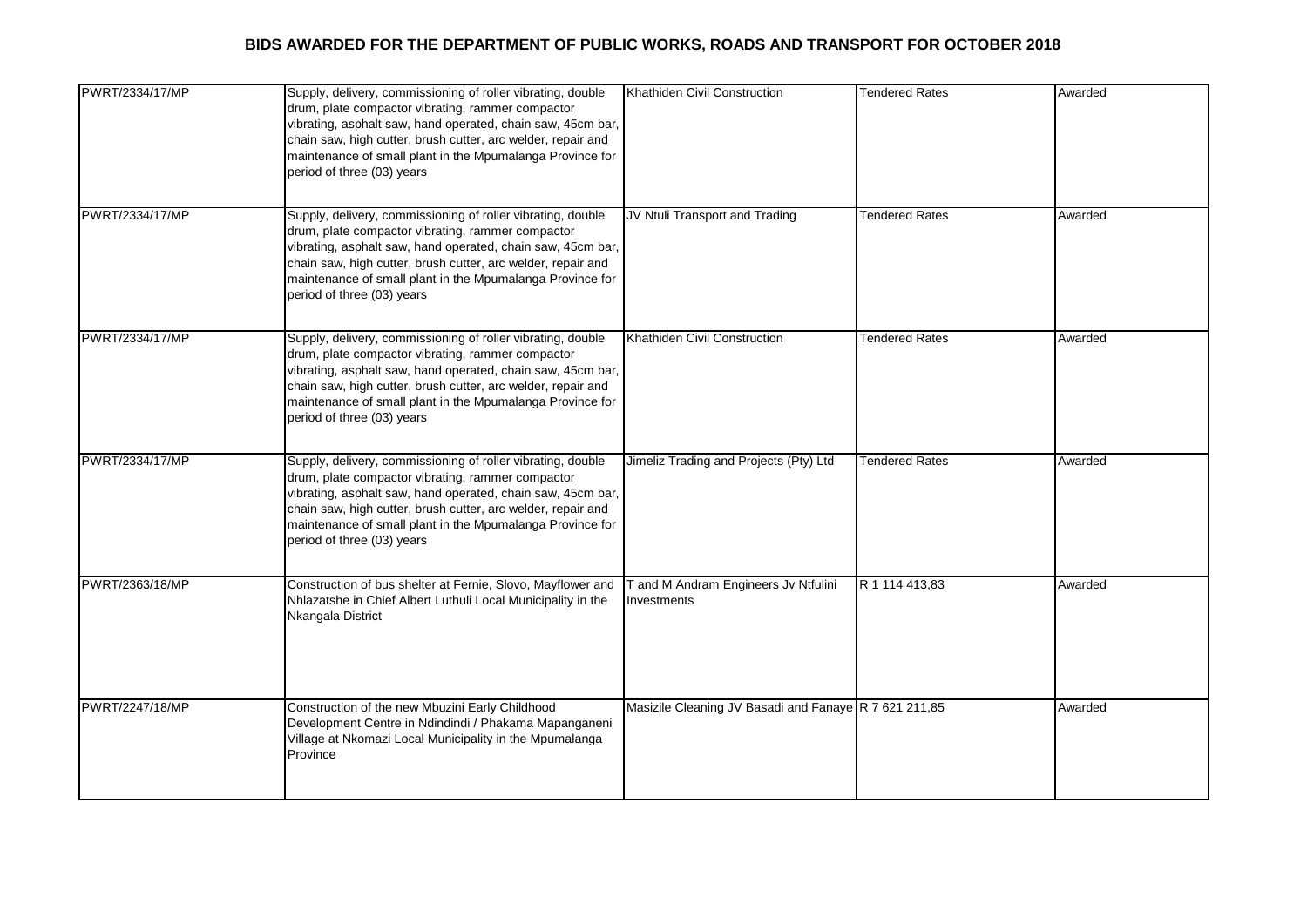| PWRT/1671/18/MP     | Upgrading of rural access road D281 between Volkrust and<br>Daggakraal (12.42km) in the Gert Sibande District of the<br>Mpumalanga Province                                          | Mpfumelelo Business Enterprise             | R 133 043 359,30      | Awarded |
|---------------------|--------------------------------------------------------------------------------------------------------------------------------------------------------------------------------------|--------------------------------------------|-----------------------|---------|
| PWRT/2366/18/MP     | Demolition, renovation and construction of facilities at<br>Cibiliza Secondary School (Phase2) in Kwaggafontein,<br>Thembisile Hani Local Municipality in the Mpumalanga<br>Province | Sebushi Somo Construction and<br>Projects  | R 22 957 855,05       | Awarded |
| PWRT/MAIN/039/18/MP | Renovation of 24 existing classsrooms and 24 toiltes and<br>demolition of existing 12 pit toilets at Makhosana Manzini<br>Secondary School                                           | Mbusi Women Plant Hire and<br>Construction | R 9 956 059,27        | Awarded |
| PWRT/2358/18/MP     | The database of contractors for the upgrading of basic Khulangwane Trading<br>services (sanitation) in the Mpumalanga Province                                                       |                                            | <b>Standard Rates</b> | Awarded |
| PWRT/2358/18/MP     | The database of contractors for the upgrading of basic Zandain Trading<br>services (sanitation) in the Mpumalanga Province                                                           |                                            | <b>Standard Rates</b> | Awarded |
| PWRT/2358/18/MP     | The database of contractors for the upgrading of basic Enjabulweni 215 Investment<br>services (sanitation) in the Mpumalanga Province                                                |                                            | <b>Standard Rates</b> | Awarded |
| PWRT/2358/18/MP     | The database of contractors for the upgrading of basic Phelembe Investments Group<br>services (sanitation) in the Mpumalanga Province                                                |                                            | <b>Standard Rates</b> | Awarded |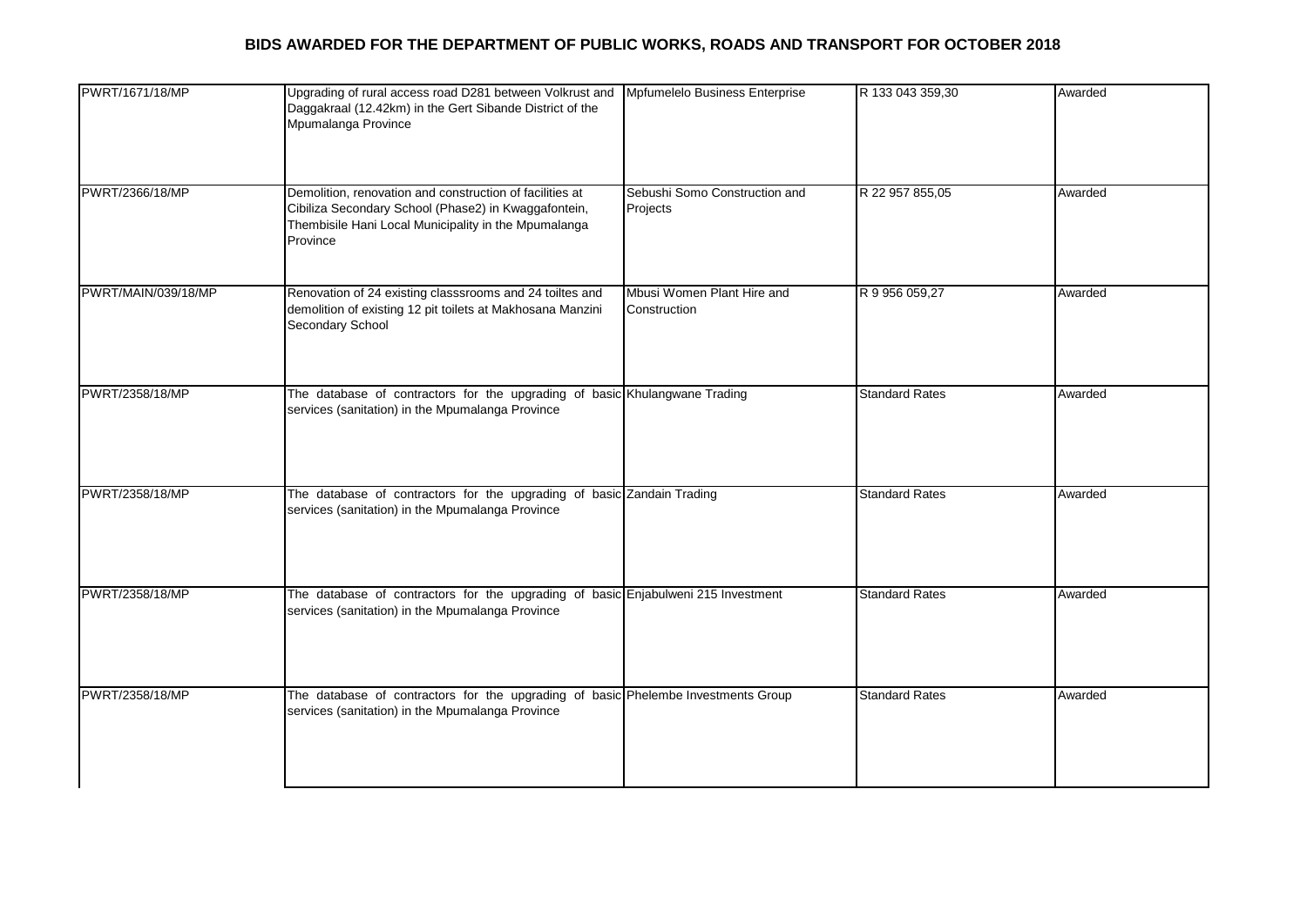| PWRT/2358/18/MP | The database of contractors for the upgrading of basic Mulisa Projects (Pty) Ltd<br>services (sanitation) in the Mpumalanga Province         | <b>Standard Rates</b> | Awarded |
|-----------------|----------------------------------------------------------------------------------------------------------------------------------------------|-----------------------|---------|
| PWRT/2358/18/MP | The database of contractors for the upgrading of basic Kevlethu Trading Pty Ltd<br>services (sanitation) in the Mpumalanga Province          | <b>Standard Rates</b> | Awarded |
| PWRT/2358/18/MP | The database of contractors for the upgrading of basic Kiabuse (Pty) Ltd<br>services (sanitation) in the Mpumalanga Province                 | <b>Standard Rates</b> | Awarded |
| PWRT/2358/18/MP | The database of contractors for the upgrading of basic Guja Guja Trading<br>services (sanitation) in the Mpumalanga Province                 | <b>Standard Rates</b> | Awarded |
| PWRT/2358/18/MP | The database of contractors for the upgrading of basic Fenekwane Construction & Projects<br>services (sanitation) in the Mpumalanga Province | <b>Standard Rates</b> | Awarded |
| PWRT/2358/18/MP | The database of contractors for the upgrading of basic Mpuluzana Trading<br>services (sanitation) in the Mpumalanga Province                 | <b>Standard Rates</b> | Awarded |
| PWRT/2358/18/MP | The database of contractors for the upgrading of basic Big O Trading 1223<br>services (sanitation) in the Mpumalanga Province                | <b>Standard Rates</b> | Awarded |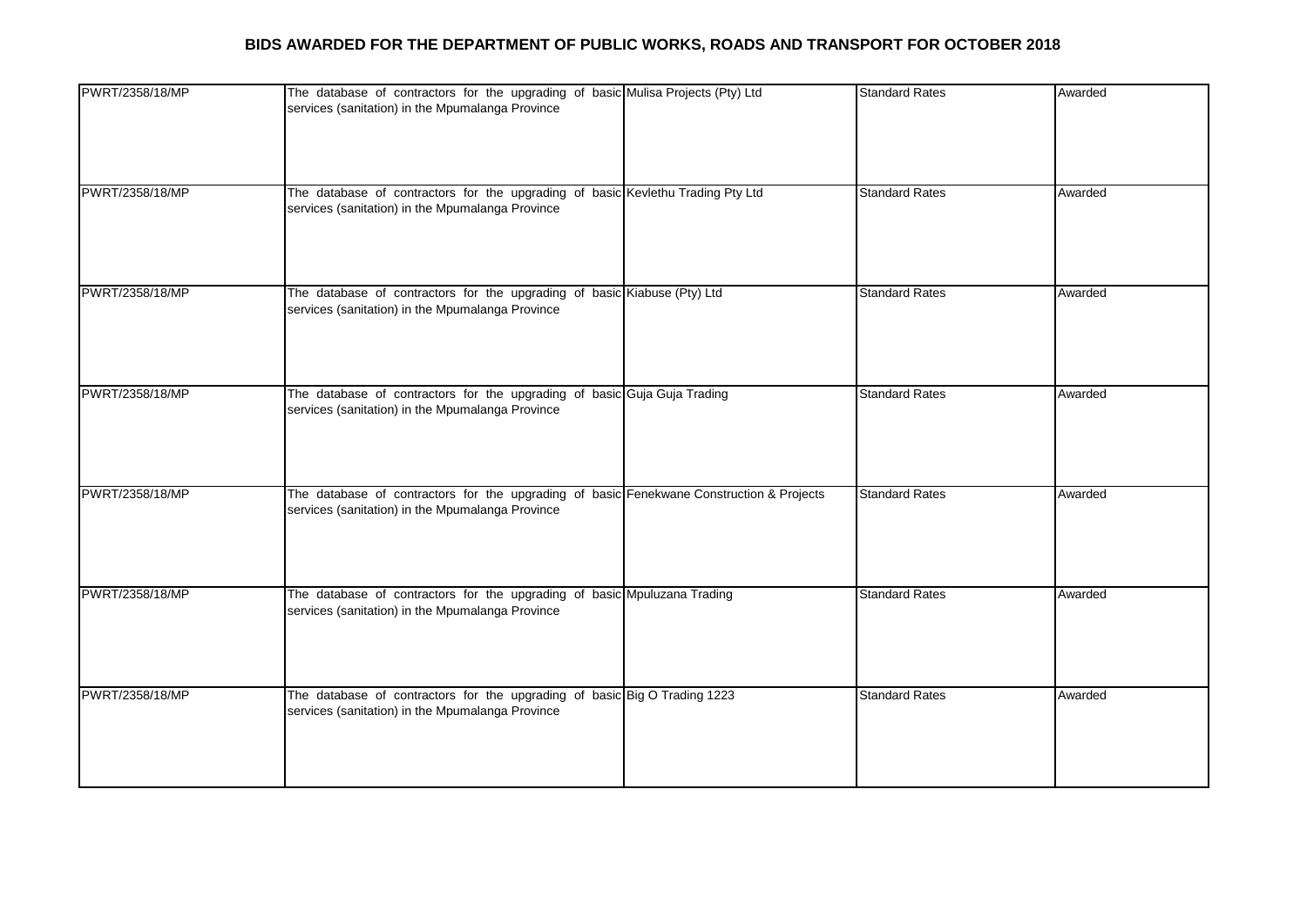| PWRT/2358/18/MP | The database of contractors for the upgrading of basic Mkatekisi General Trading<br>services (sanitation) in the Mpumalanga Province     | <b>Standard Rates</b> | Awarded |
|-----------------|------------------------------------------------------------------------------------------------------------------------------------------|-----------------------|---------|
| PWRT/2358/18/MP | The database of contractors for the upgrading of basic Lilotaki Construction Pty Ltd<br>services (sanitation) in the Mpumalanga Province | <b>Standard Rates</b> | Awarded |
| PWRT/2358/18/MP | The database of contractors for the upgrading of basic Maswini Trading Enterprise<br>services (sanitation) in the Mpumalanga Province    | <b>Standard Rates</b> | Awarded |
| PWRT/2358/18/MP | The database of contractors for the upgrading of basic Baforegile Trading Enterprise<br>services (sanitation) in the Mpumalanga Province | <b>Standard Rates</b> | Awarded |
| PWRT/2358/18/MP | The database of contractors for the upgrading of basic Makhayeni Sint Trading Cc<br>services (sanitation) in the Mpumalanga Province     | <b>Standard Rates</b> | Awarded |
| PWRT/2358/18/MP | The database of contractors for the upgrading of basic Bravoscan 160 Cc<br>services (sanitation) in the Mpumalanga Province              | <b>Standard Rates</b> | Awarded |
| PWRT/2358/18/MP | The database of contractors for the upgrading of basic Mzish Trading Enterprise<br>services (sanitation) in the Mpumalanga Province      | <b>Standard Rates</b> | Awarded |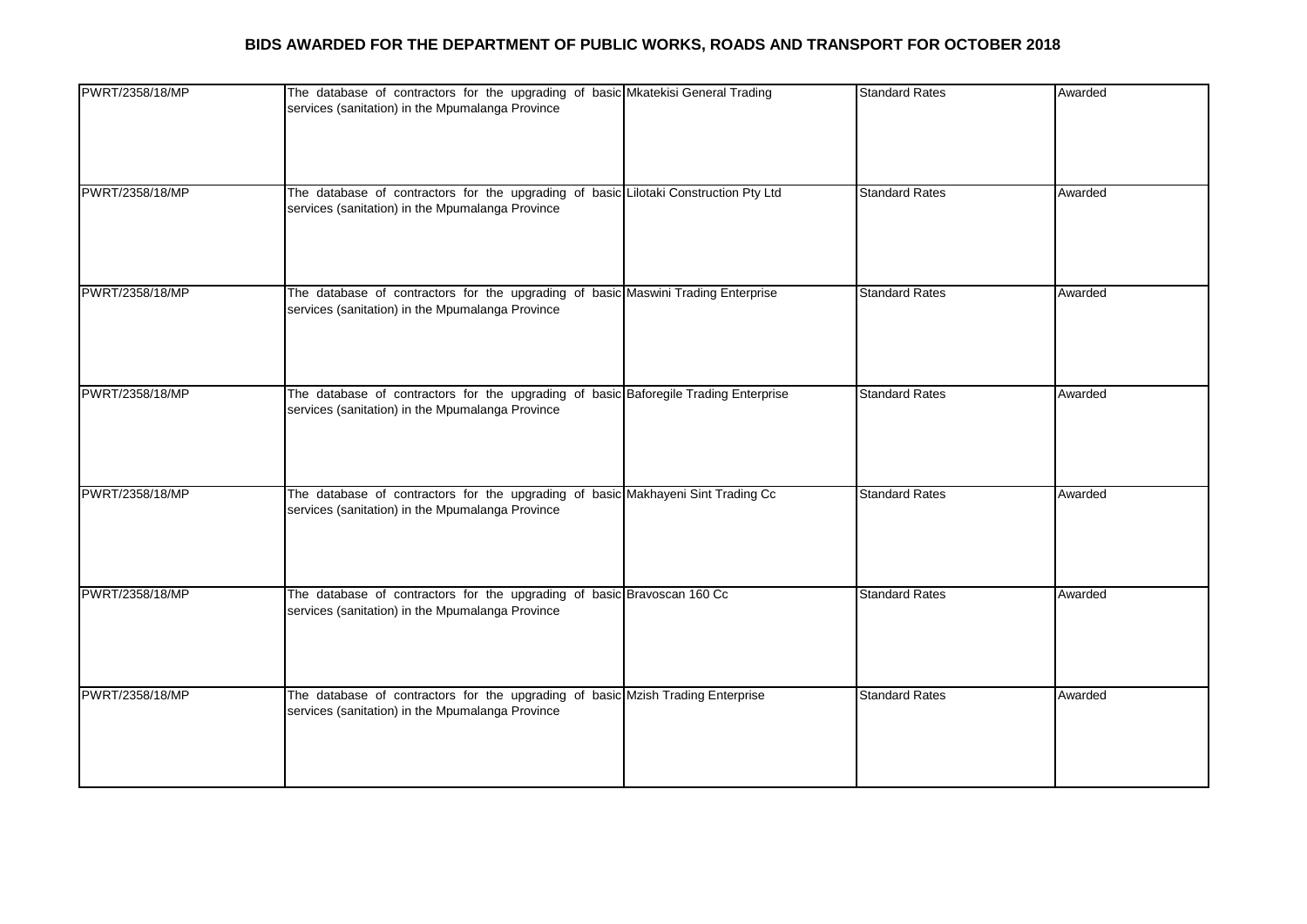| PWRT/2358/18/MP | The database of contractors for the upgrading of basic Maphoshana Construction (Pty) Ltd<br>services (sanitation) in the Mpumalanga Province | <b>Standard Rates</b> | Awarded |
|-----------------|----------------------------------------------------------------------------------------------------------------------------------------------|-----------------------|---------|
| PWRT/2358/18/MP | The database of contractors for the upgrading of basic Khenkane Trading<br>services (sanitation) in the Mpumalanga Province                  | <b>Standard Rates</b> | Awarded |
| PWRT/2358/18/MP | The database of contractors for the upgrading of basic Ganandane Business Enterprise<br>services (sanitation) in the Mpumalanga Province     | <b>Standard Rates</b> | Awarded |
| PWRT/2358/18/MP | The database of contractors for the upgrading of basic Yellow Train<br>services (sanitation) in the Mpumalanga Province                      | <b>Standard Rates</b> | Awarded |
| PWRT/2358/18/MP | The database of contractors for the upgrading of basic Sobantu Supply Chain (Pty) Ltd<br>services (sanitation) in the Mpumalanga Province    | <b>Standard Rates</b> | Awarded |
| PWRT/2358/18/MP | The database of contractors for the upgrading of basic Magictia Projects (Pty) Ltd<br>services (sanitation) in the Mpumalanga Province       | <b>Standard Rates</b> | Awarded |
| PWRT/2358/18/MP | The database of contractors for the upgrading of basic Asiam Trading<br>services (sanitation) in the Mpumalanga Province                     | <b>Standard Rates</b> | Awarded |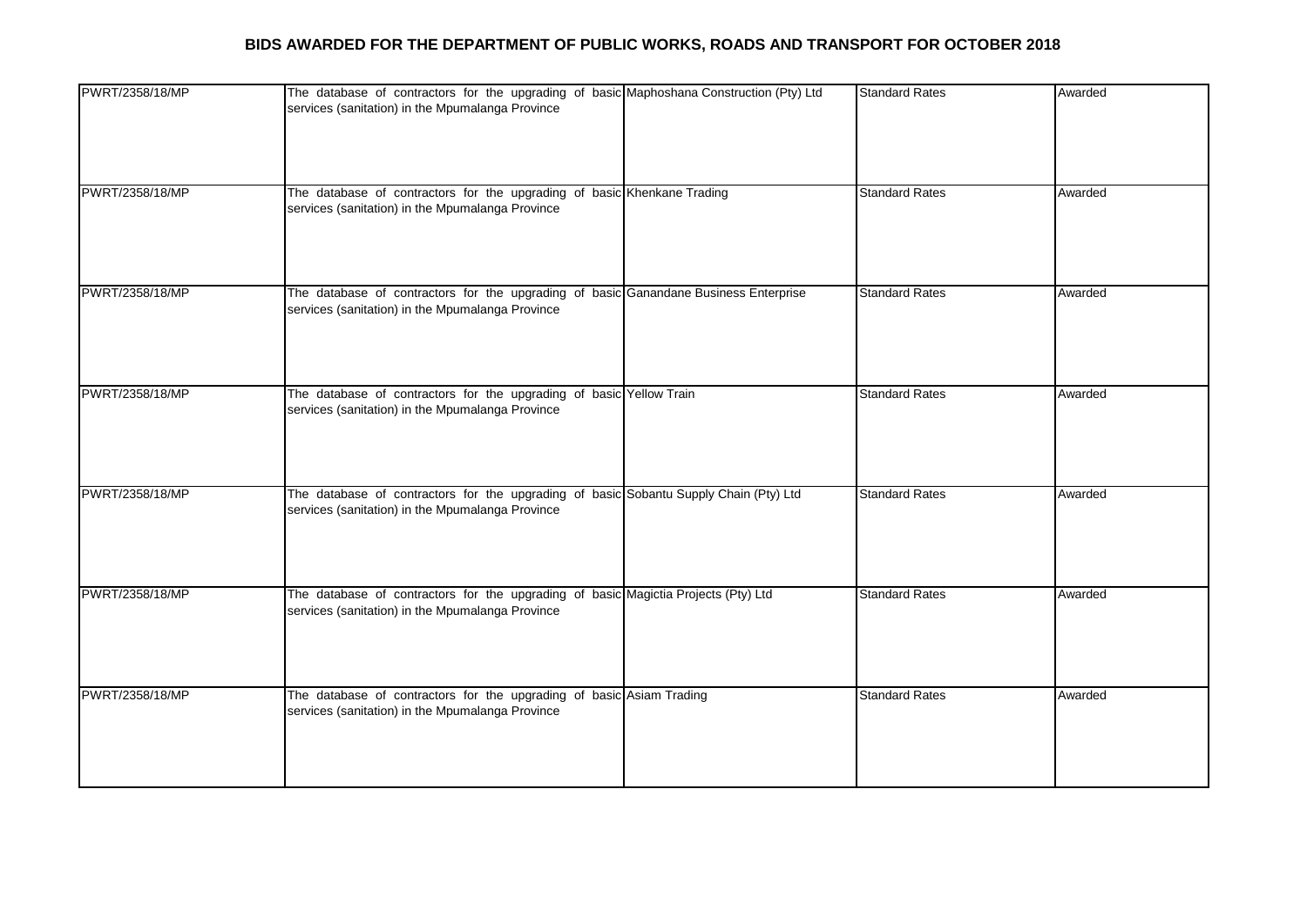| PWRT/2358/18/MP | The database of contractors for the upgrading of basic Nelizu Trading<br>services (sanitation) in the Mpumalanga Province              | <b>Standard Rates</b> | Awarded |
|-----------------|----------------------------------------------------------------------------------------------------------------------------------------|-----------------------|---------|
| PWRT/2358/18/MP | The database of contractors for the upgrading of basic Megalox Pty Ltd<br>services (sanitation) in the Mpumalanga Province             | <b>Standard Rates</b> | Awarded |
| PWRT/2358/18/MP | The database of contractors for the upgrading of basic Amanyandzeni (Pty) Ltd<br>services (sanitation) in the Mpumalanga Province      | <b>Standard Rates</b> | Awarded |
| PWRT/2358/18/MP | The database of contractors for the upgrading of basic Servipro Zenzonhle Jv<br>services (sanitation) in the Mpumalanga Province       | <b>Standard Rates</b> | Awarded |
| PWRT/2358/18/MP | The database of contractors for the upgrading of basic Xilombe Business Enterprise<br>services (sanitation) in the Mpumalanga Province | <b>Standard Rates</b> | Awarded |
| PWRT/2358/18/MP | The database of contractors for the upgrading of basic Mayor Building And General<br>services (sanitation) in the Mpumalanga Province  | <b>Standard Rates</b> | Awarded |
| PWRT/2358/18/MP | The database of contractors for the upgrading of basic Sitamelasive Trading Cc<br>services (sanitation) in the Mpumalanga Province     | <b>Standard Rates</b> | Awarded |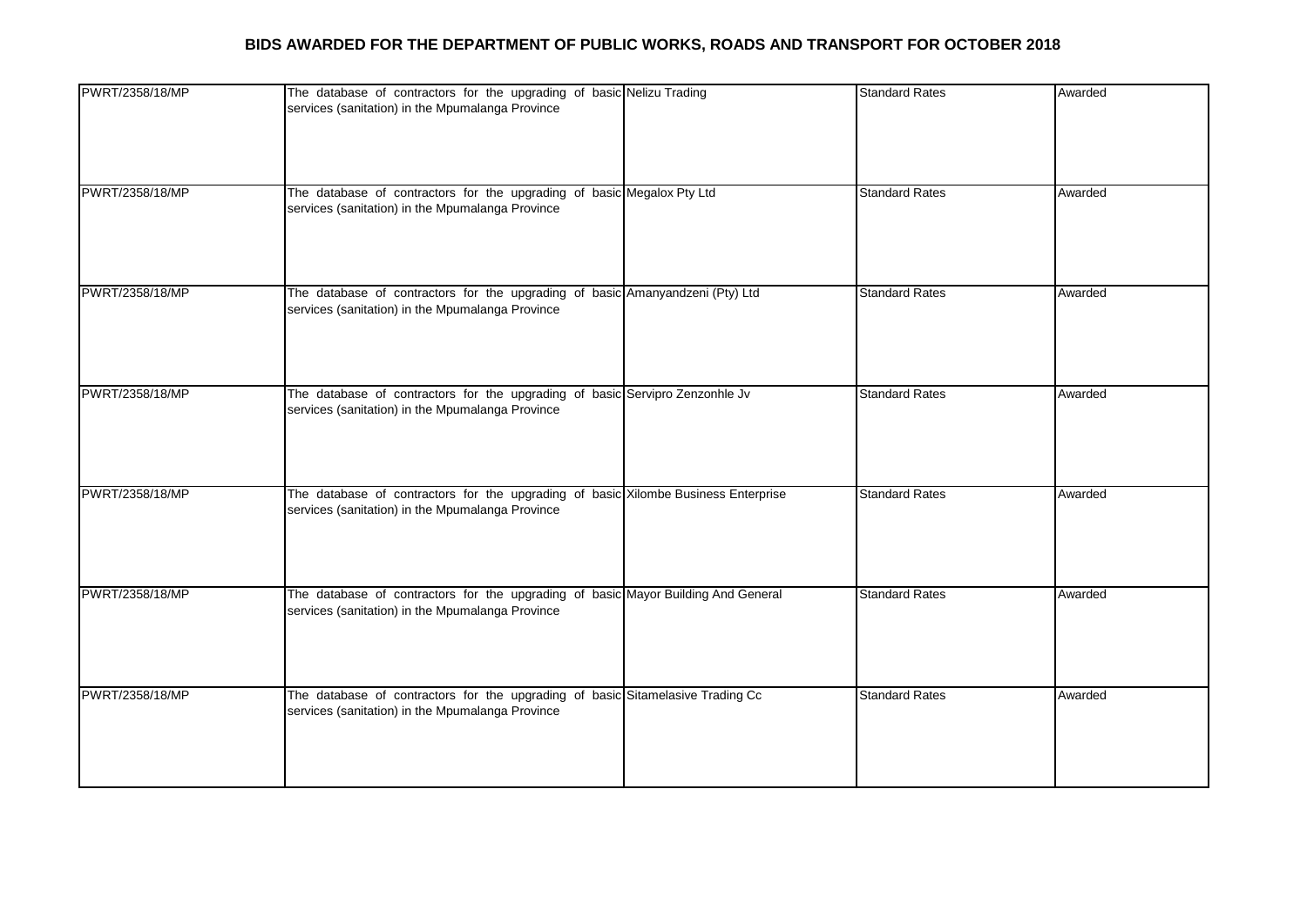| PWRT/2358/18/MP | The database of contractors for the upgrading of basic Molatebo Construction<br>services (sanitation) in the Mpumalanga Province        | <b>Standard Rates</b> | Awarded |
|-----------------|-----------------------------------------------------------------------------------------------------------------------------------------|-----------------------|---------|
| PWRT/2358/18/MP | The database of contractors for the upgrading of basic New Elestination Trading<br>services (sanitation) in the Mpumalanga Province     | <b>Standard Rates</b> | Awarded |
| PWRT/2358/18/MP | The database of contractors for the upgrading of basic Amk Business Enterprise<br>services (sanitation) in the Mpumalanga Province      | <b>Standard Rates</b> | Awarded |
| PWRT/2358/18/MP | The database of contractors for the upgrading of basic Sihlongo Trading (Pty) Ltd<br>services (sanitation) in the Mpumalanga Province   | <b>Standard Rates</b> | Awarded |
| PWRT/2358/18/MP | The database of contractors for the upgrading of basic Ndivho General Maintenance<br>services (sanitation) in the Mpumalanga Province   | <b>Standard Rates</b> | Awarded |
| PWRT/2358/18/MP | The database of contractors for the upgrading of basic Lalas 81 Trading JV Zemangce<br>services (sanitation) in the Mpumalanga Province | <b>Standard Rates</b> | Awarded |
| PWRT/2358/18/MP | The database of contractors for the upgrading of basic Maroala Enterprise<br>services (sanitation) in the Mpumalanga Province           | <b>Standard Rates</b> | Awarded |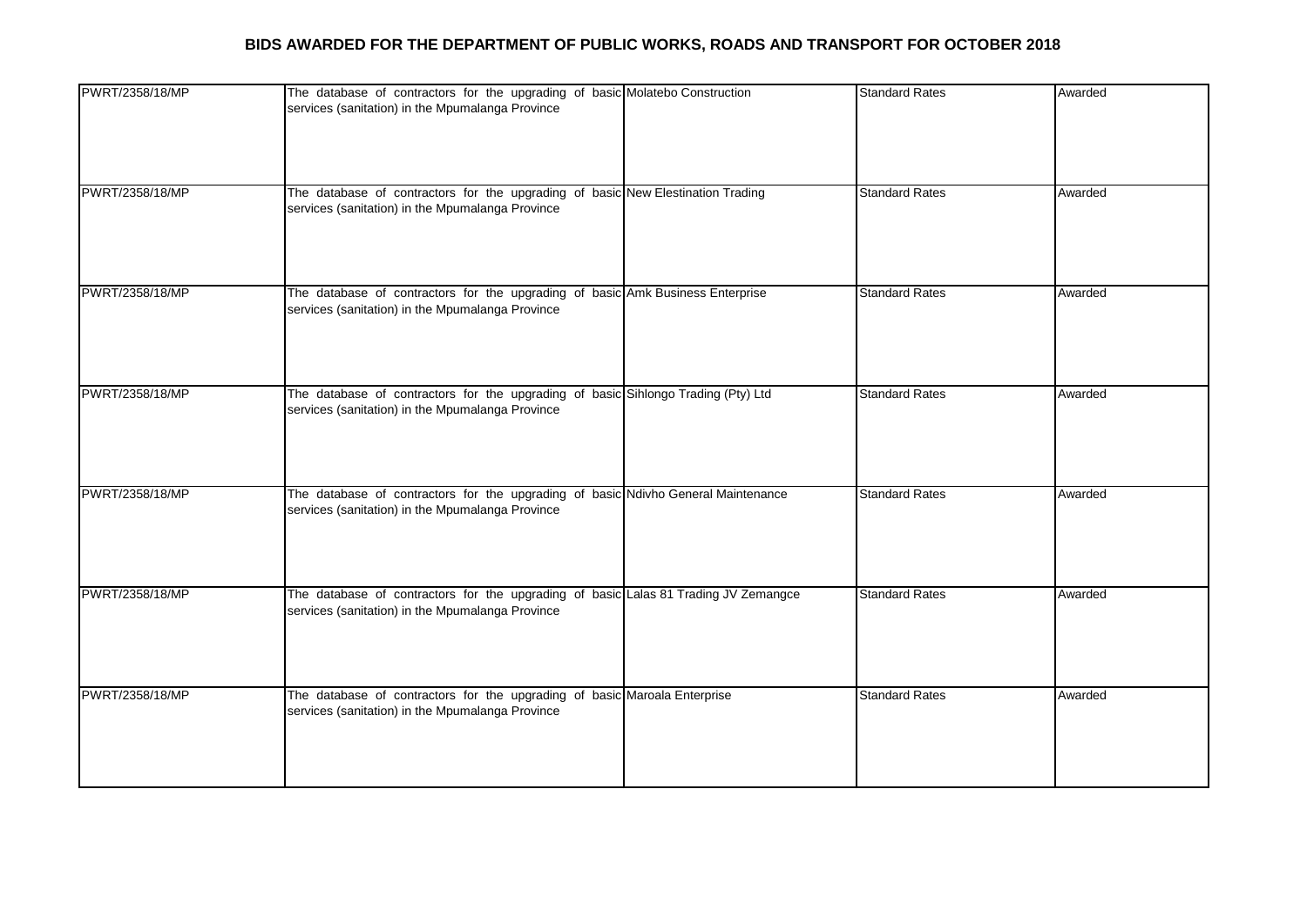| PWRT/2358/18/MP | The database of contractors for the upgrading of basic Khuno Trading (Pty) Ltd<br>services (sanitation) in the Mpumalanga Province            | <b>Standard Rates</b> | Awarded |
|-----------------|-----------------------------------------------------------------------------------------------------------------------------------------------|-----------------------|---------|
| PWRT/2358/18/MP | The database of contractors for the upgrading of basic Nyako Infra & Engineering<br>services (sanitation) in the Mpumalanga Province          | <b>Standard Rates</b> | Awarded |
| PWRT/2358/18/MP | The database of contractors for the upgrading of basic Mnatho Trading Enterprise<br>services (sanitation) in the Mpumalanga Province          | <b>Standard Rates</b> | Awarded |
| PWRT/2358/18/MP | The database of contractors for the upgrading of basic Lerandzu Trading Cc<br>services (sanitation) in the Mpumalanga Province                | <b>Standard Rates</b> | Awarded |
| PWRT/2358/18/MP | The database of contractors for the upgrading of basic Holliday House Keeping & Gardening<br>services (sanitation) in the Mpumalanga Province | <b>Standard Rates</b> | Awarded |
| PWRT/2358/18/MP | The database of contractors for the upgrading of basic Masizile Cleaning And Trading<br>services (sanitation) in the Mpumalanga Province      | <b>Standard Rates</b> | Awarded |
| PWRT/2358/18/MP | The database of contractors for the upgrading of basic Sipho Mlungisi Trading Enterprise<br>services (sanitation) in the Mpumalanga Province  | <b>Standard Rates</b> | Awarded |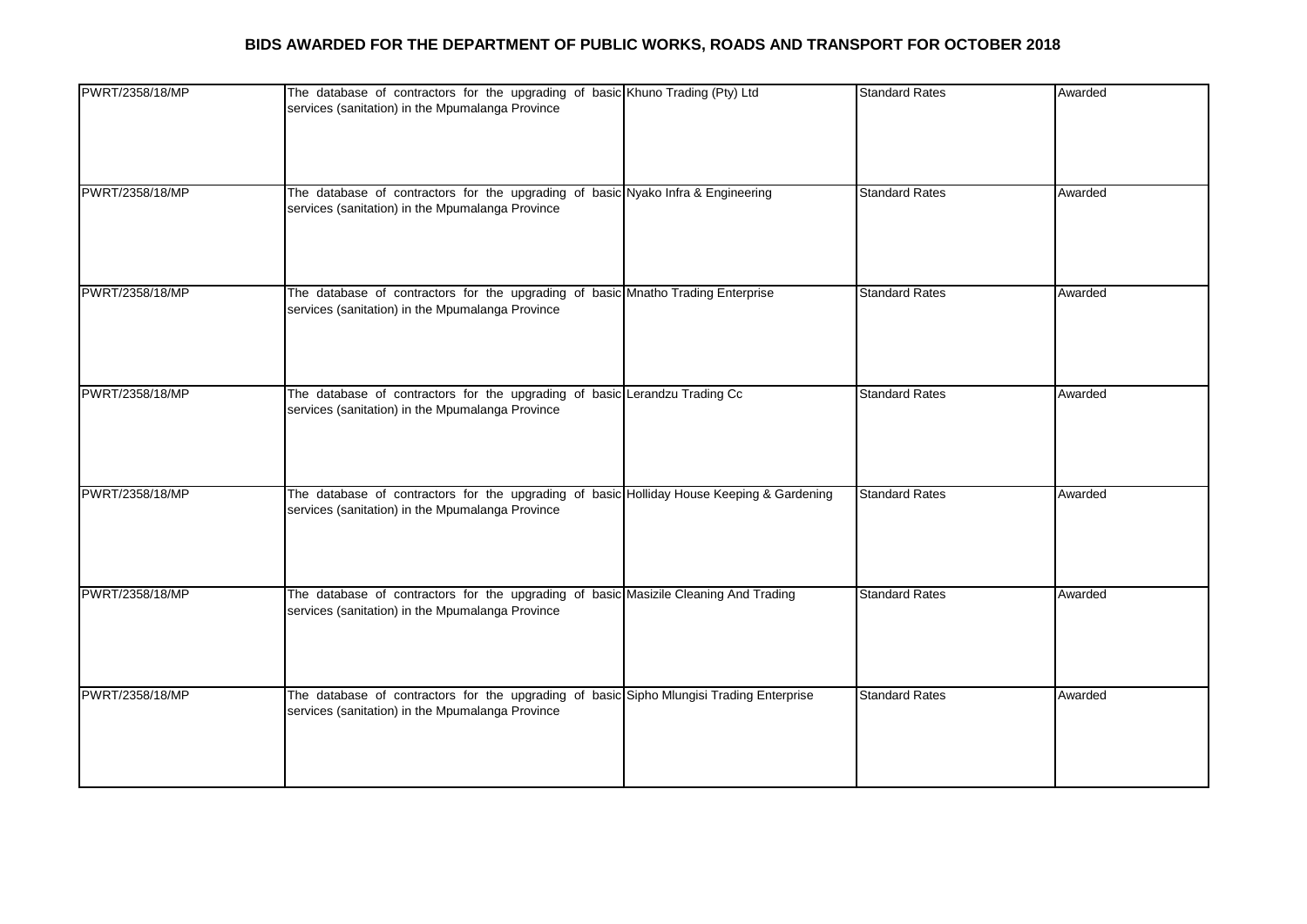| PWRT/2358/18/MP | The database of contractors for the upgrading of basic Ithulile Youth Investments<br>services (sanitation) in the Mpumalanga Province    | <b>Standard Rates</b> | Awarded |
|-----------------|------------------------------------------------------------------------------------------------------------------------------------------|-----------------------|---------|
| PWRT/2358/18/MP | The database of contractors for the upgrading of basic Cycle And Civils Projects<br>services (sanitation) in the Mpumalanga Province     | <b>Standard Rates</b> | Awarded |
| PWRT/2358/18/MP | The database of contractors for the upgrading of basic Zembeleni Transport & Project<br>services (sanitation) in the Mpumalanga Province | <b>Standard Rates</b> | Awarded |
| PWRT/2358/18/MP | The database of contractors for the upgrading of basic Lifeshield HOME SECURITY<br>services (sanitation) in the Mpumalanga Province      | <b>Standard Rates</b> | Awarded |
| PWRT/2358/18/MP | The database of contractors for the upgrading of basic Basadi Civil Construction<br>services (sanitation) in the Mpumalanga Province     | <b>Standard Rates</b> | Awarded |
| PWRT/2358/18/MP | The database of contractors for the upgrading of basic Central Bridge Trading<br>services (sanitation) in the Mpumalanga Province        | <b>Standard Rates</b> | Awarded |
| PWRT/2358/18/MP | The database of contractors for the upgrading of basic Mbophakasithayi Management<br>services (sanitation) in the Mpumalanga Province    | <b>Standard Rates</b> | Awarded |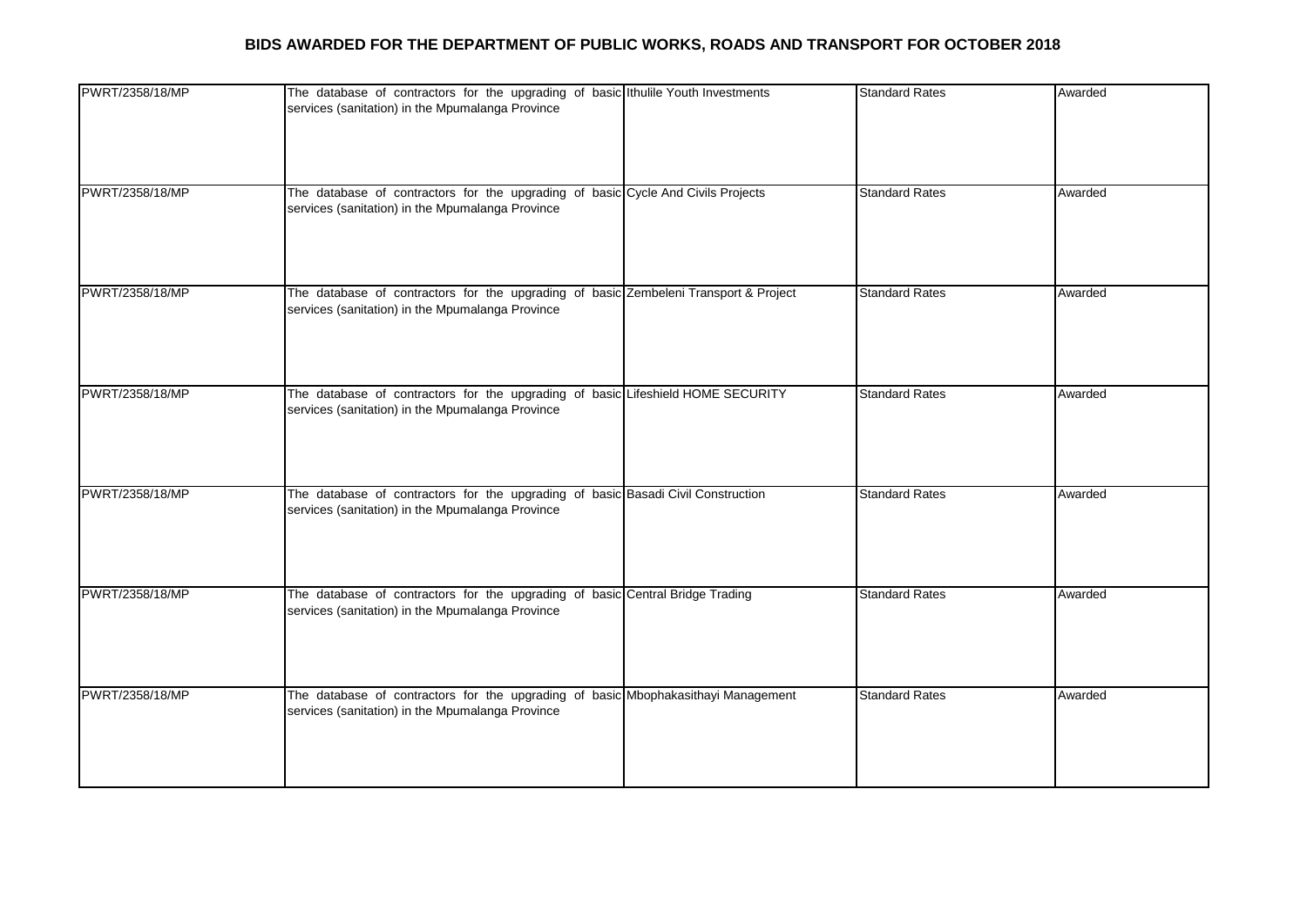| PWRT/2358/18/MP | The database of contractors for the upgrading of basic Kamoso Projects<br>services (sanitation) in the Mpumalanga Province       | <b>Standard Rates</b> | Awarded |
|-----------------|----------------------------------------------------------------------------------------------------------------------------------|-----------------------|---------|
| PWRT/2358/18/MP | The database of contractors for the upgrading of basic Nomsithi Trading Cc<br>services (sanitation) in the Mpumalanga Province   | <b>Standard Rates</b> | Awarded |
| PWRT/2358/18/MP | The database of contractors for the upgrading of basic Ubumbano Property<br>services (sanitation) in the Mpumalanga Province     | <b>Standard Rates</b> | Awarded |
| PWRT/2358/18/MP | The database of contractors for the upgrading of basic Mailantoa Designs<br>services (sanitation) in the Mpumalanga Province     | <b>Standard Rates</b> | Awarded |
| PWRT/2358/18/MP | The database of contractors for the upgrading of basic Tandedza Construction<br>services (sanitation) in the Mpumalanga Province | <b>Standard Rates</b> | Awarded |
| PWRT/2358/18/MP | The database of contractors for the upgrading of basic Mathufana Holding<br>services (sanitation) in the Mpumalanga Province     | <b>Standard Rates</b> | Awarded |
| PWRT/2358/18/MP | The database of contractors for the upgrading of basic Xylonor-Siphosezwe JV<br>services (sanitation) in the Mpumalanga Province | <b>Standard Rates</b> | Awarded |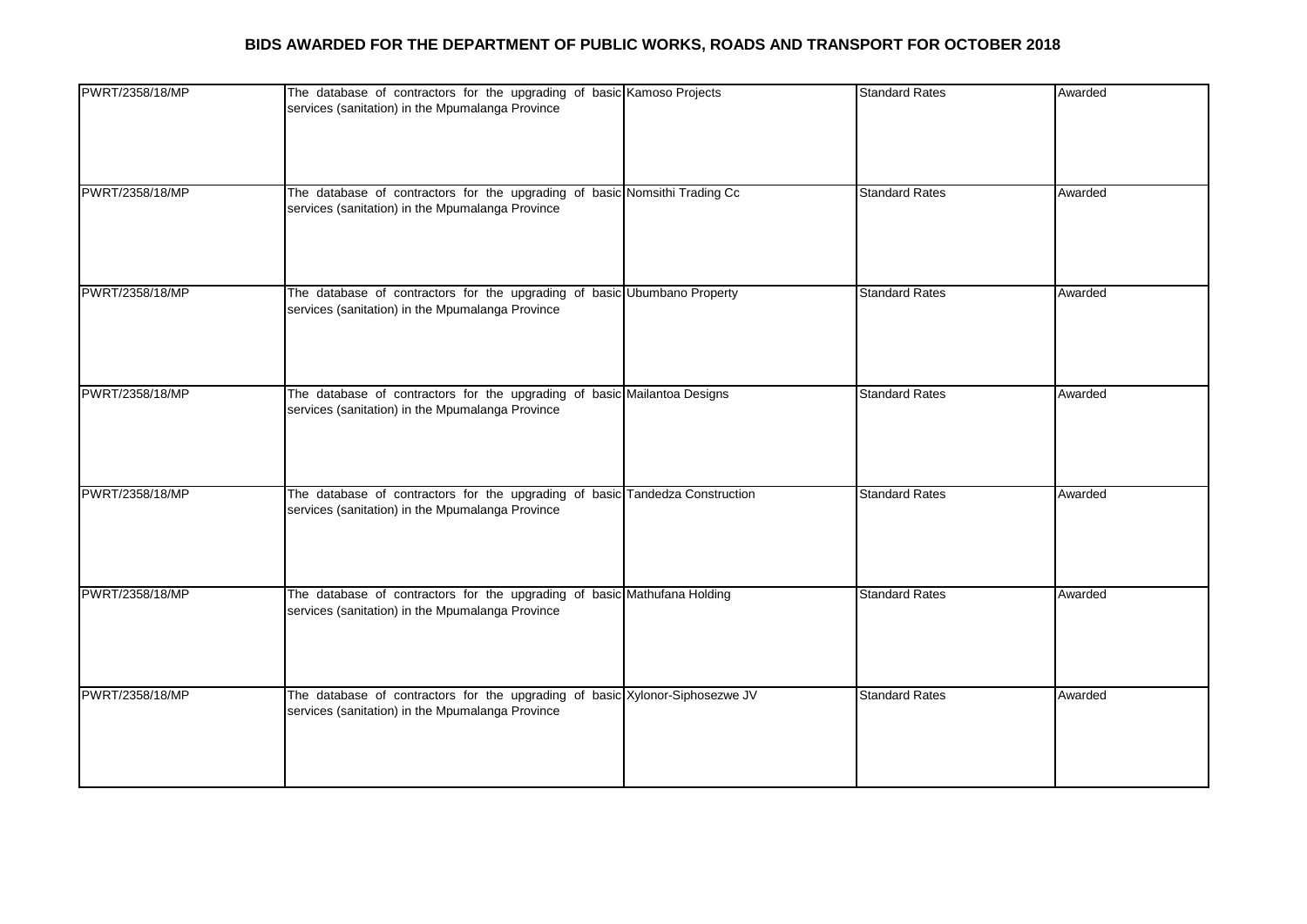| PWRT/2358/18/MP | The database of contractors for the upgrading of basic Ndc Construction<br>services (sanitation) in the Mpumalanga Province                 | <b>Standard Rates</b> | Awarded |
|-----------------|---------------------------------------------------------------------------------------------------------------------------------------------|-----------------------|---------|
| PWRT/2358/18/MP | The database of contractors for the upgrading of basic Dream Team Trading 572<br>services (sanitation) in the Mpumalanga Province           | <b>Standard Rates</b> | Awarded |
| PWRT/2358/18/MP | The database of contractors for the upgrading of basic Rephuthane Building And Building<br>services (sanitation) in the Mpumalanga Province | <b>Standard Rates</b> | Awarded |
| PWRT/2358/18/MP | The database of contractors for the upgrading of basic Buhle Be-Africa Trading<br>services (sanitation) in the Mpumalanga Province          | <b>Standard Rates</b> | Awarded |
| PWRT/2358/18/MP | The database of contractors for the upgrading of basic Vision 2 Investment<br>services (sanitation) in the Mpumalanga Province              | <b>Standard Rates</b> | Awarded |
| PWRT/2358/18/MP | The database of contractors for the upgrading of basic Smb Development Planet<br>services (sanitation) in the Mpumalanga Province           | <b>Standard Rates</b> | Awarded |
| PWRT/2358/18/MP | The database of contractors for the upgrading of basic Nkoti Business Enterprise<br>services (sanitation) in the Mpumalanga Province        | <b>Standard Rates</b> | Awarded |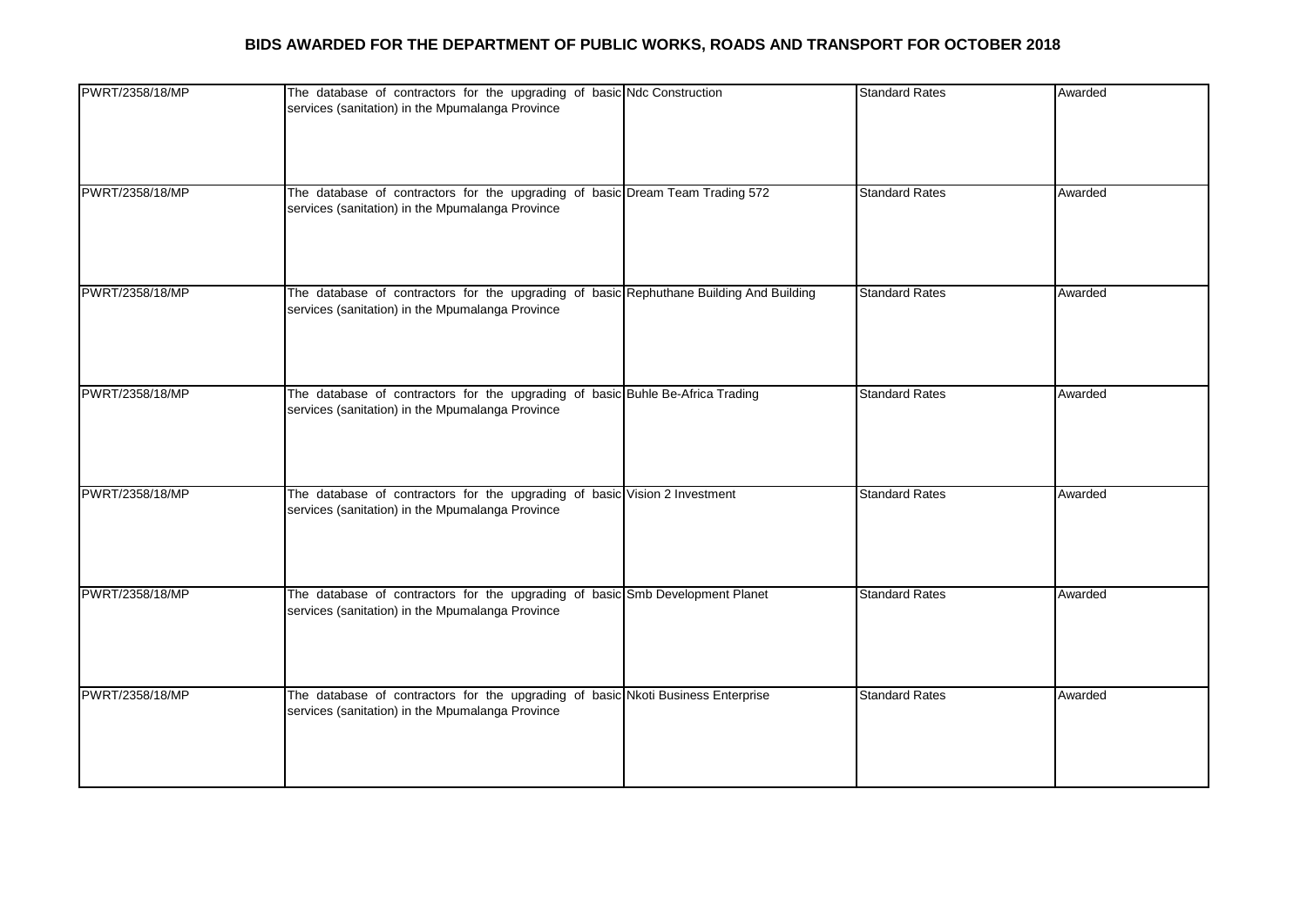| PWRT/2358/18/MP | The database of contractors for the upgrading of basic Afri Construction<br>services (sanitation) in the Mpumalanga Province                 | <b>Standard Rates</b> | Awarded |
|-----------------|----------------------------------------------------------------------------------------------------------------------------------------------|-----------------------|---------|
| PWRT/2358/18/MP | The database of contractors for the upgrading of basic Msongelwa General Trading<br>services (sanitation) in the Mpumalanga Province         | <b>Standard Rates</b> | Awarded |
| PWRT/2358/18/MP | The database of contractors for the upgrading of basic NIm Xaba Trading & Future History<br>services (sanitation) in the Mpumalanga Province | <b>Standard Rates</b> | Awarded |
| PWRT/2358/18/MP | The database of contractors for the upgrading of basic Kwena Meetseng Construction<br>services (sanitation) in the Mpumalanga Province       | <b>Standard Rates</b> | Awarded |
| PWRT/2358/18/MP | The database of contractors for the upgrading of basic Khombisa Enterprise Pty Ltd<br>services (sanitation) in the Mpumalanga Province       | <b>Standard Rates</b> | Awarded |
| PWRT/2358/18/MP | The database of contractors for the upgrading of basic Molelo Construction<br>services (sanitation) in the Mpumalanga Province               | <b>Standard Rates</b> | Awarded |
| PWRT/2358/18/MP | The database of contractors for the upgrading of basic Mela Okuhle Trading Enterprise<br>services (sanitation) in the Mpumalanga Province    | <b>Standard Rates</b> | Awarded |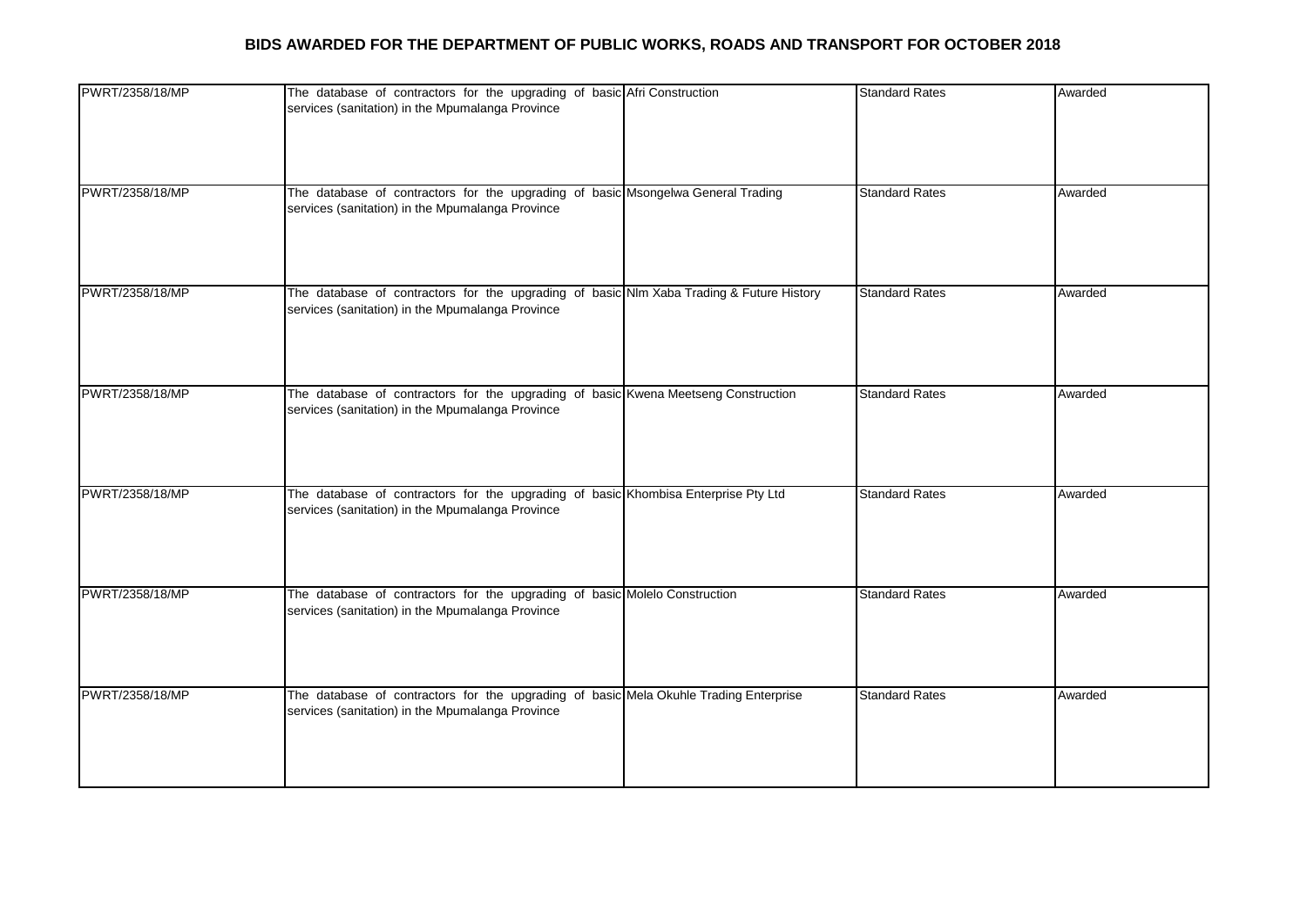| PWRT/2358/18/MP | The database of contractors for the upgrading of basic Burewa Trading 84 Cc<br>services (sanitation) in the Mpumalanga Province           | <b>Standard Rates</b> | Awarded |
|-----------------|-------------------------------------------------------------------------------------------------------------------------------------------|-----------------------|---------|
| PWRT/2358/18/MP | The database of contractors for the upgrading of basic Nokzi Trading Enterprise<br>services (sanitation) in the Mpumalanga Province       | <b>Standard Rates</b> | Awarded |
| PWRT/2358/18/MP | The database of contractors for the upgrading of basic Segwera Transport And Projects<br>services (sanitation) in the Mpumalanga Province | <b>Standard Rates</b> | Awarded |
| PWRT/2358/18/MP | The database of contractors for the upgrading of basic Ndoni Properties (Pty) Ltd<br>services (sanitation) in the Mpumalanga Province     | <b>Standard Rates</b> | Awarded |
| PWRT/2358/18/MP | The database of contractors for the upgrading of basic Pa Letsoalo Construction<br>services (sanitation) in the Mpumalanga Province       | <b>Standard Rates</b> | Awarded |
| PWRT/2358/18/MP | The database of contractors for the upgrading of basic Minosa Trading And Projects<br>services (sanitation) in the Mpumalanga Province    | <b>Standard Rates</b> | Awarded |
| PWRT/2358/18/MP | The database of contractors for the upgrading of basic Hlekabo Trading Enterprise<br>services (sanitation) in the Mpumalanga Province     | <b>Standard Rates</b> | Awarded |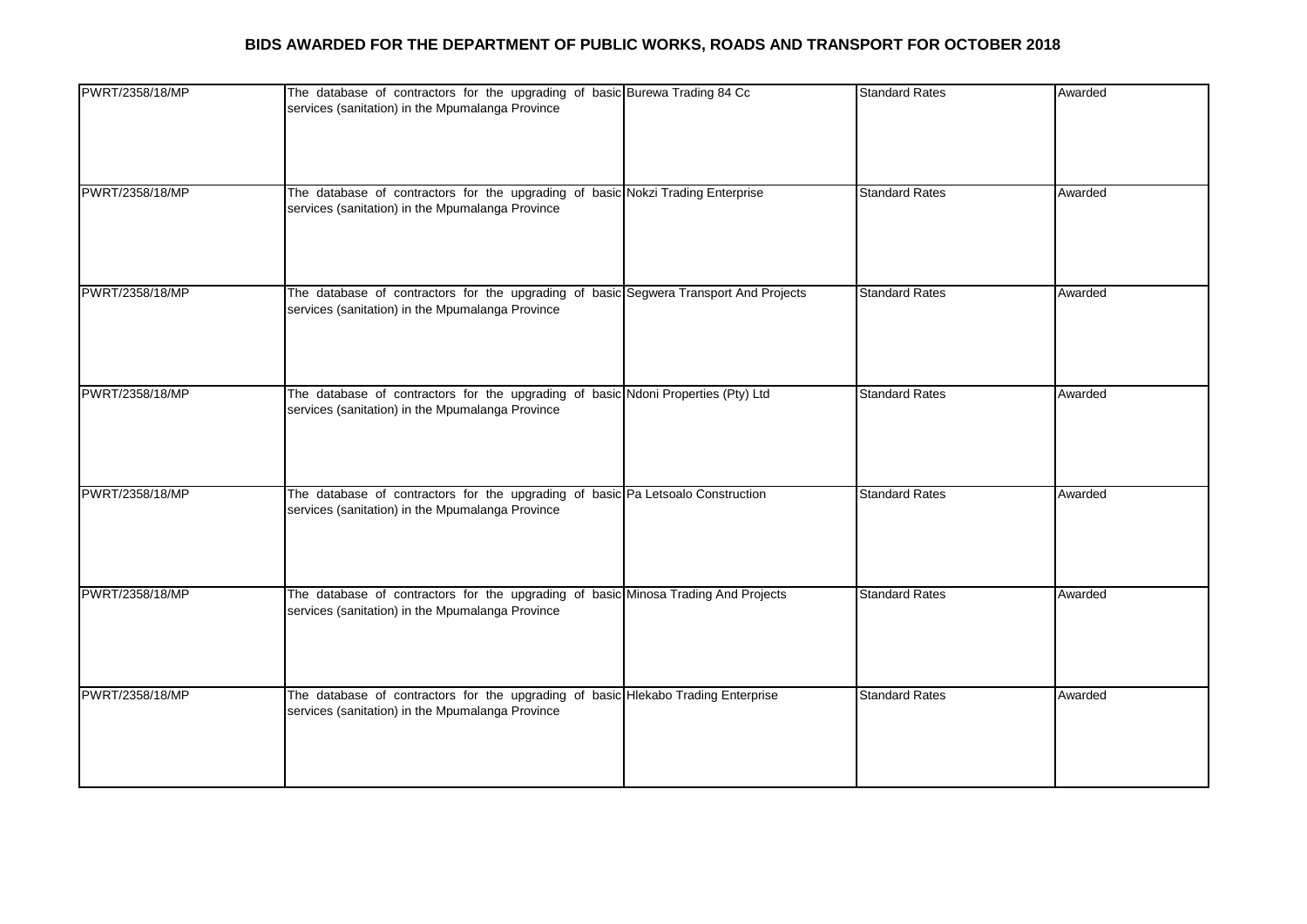| PWRT/2358/18/MP | The database of contractors for the upgrading of basic Langa Lebalele Trading<br>services (sanitation) in the Mpumalanga Province                      | <b>Standard Rates</b> | Awarded |
|-----------------|--------------------------------------------------------------------------------------------------------------------------------------------------------|-----------------------|---------|
| PWRT/2358/18/MP | The database of contractors for the upgrading of basic Jv Ntuli Transport And Trading<br>services (sanitation) in the Mpumalanga Province              | <b>Standard Rates</b> | Awarded |
| PWRT/2358/18/MP | The database of contractors for the upgrading of basic Mutsetseleri Trading Enterprise<br>services (sanitation) in the Mpumalanga Province             | <b>Standard Rates</b> | Awarded |
| PWRT/2358/18/MP | The database of contractors for the upgrading of basic Bull Pool Investments (Pty) Ltd<br>services (sanitation) in the Mpumalanga Province             | <b>Standard Rates</b> | Awarded |
| PWRT/2358/18/MP | The database of contractors for the upgrading of basic Mashinini's Trading Cc<br>services (sanitation) in the Mpumalanga Province                      | <b>Standard Rates</b> | Awarded |
| PWRT/2358/18/MP | The database of contractors for the upgrading of basic Maphoyisa Construction And<br>services (sanitation) in the Mpumalanga Province<br>Accommodation | <b>Standard Rates</b> | Awarded |
| PWRT/2358/18/MP | The database of contractors for the upgrading of basic Ngwekazi Business Enterprise<br>services (sanitation) in the Mpumalanga Province                | <b>Standard Rates</b> | Awarded |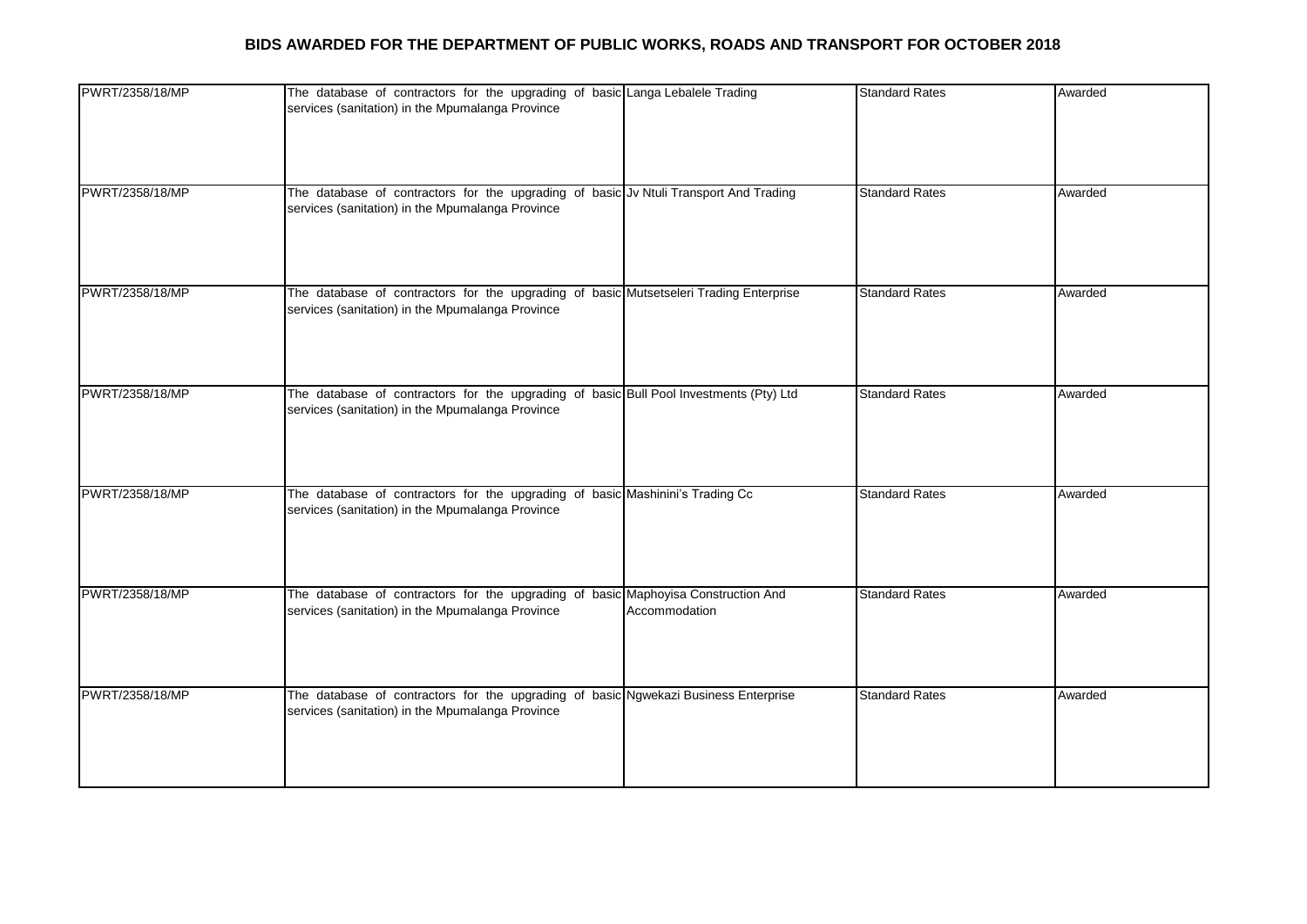| PWRT/2358/18/MP | The database of contractors for the upgrading of basic Mordecai Trading<br>services (sanitation) in the Mpumalanga Province               | <b>Standard Rates</b> | Awarded |
|-----------------|-------------------------------------------------------------------------------------------------------------------------------------------|-----------------------|---------|
| PWRT/2358/18/MP | The database of contractors for the upgrading of basic Moribo Wa Africa Trading<br>services (sanitation) in the Mpumalanga Province       | <b>Standard Rates</b> | Awarded |
| PWRT/2358/18/MP | The database of contractors for the upgrading of basic Impisi General Construction<br>services (sanitation) in the Mpumalanga Province    | <b>Standard Rates</b> | Awarded |
| PWRT/2358/18/MP | The database of contractors for the upgrading of basic Xibebu Trading<br>services (sanitation) in the Mpumalanga Province                 | <b>Standard Rates</b> | Awarded |
| PWRT/2358/18/MP | The database of contractors for the upgrading of basic Mayibuye Multi-Cultural Window<br>services (sanitation) in the Mpumalanga Province | <b>Standard Rates</b> | Awarded |
| PWRT/2358/18/MP | The database of contractors for the upgrading of basic Just Right Trading Pty Ltd<br>services (sanitation) in the Mpumalanga Province     | <b>Standard Rates</b> | Awarded |
| PWRT/2358/18/MP | The database of contractors for the upgrading of basic Liduka Pty Ltd<br>services (sanitation) in the Mpumalanga Province                 | <b>Standard Rates</b> | Awarded |